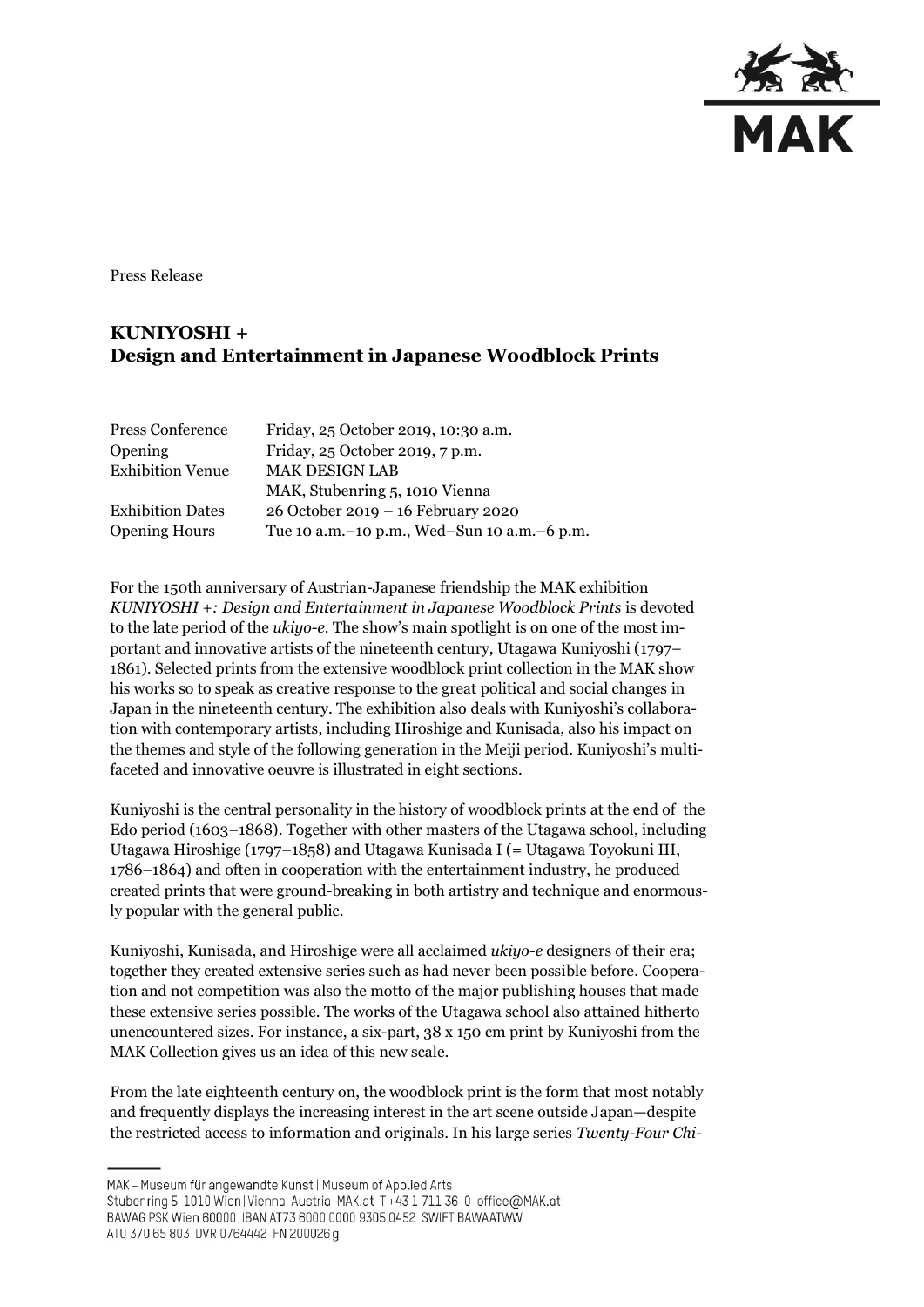

*nese Paragons of Filial Piety* (ca. 1848), Kuniyoshi combines a traditional Chinese theme with European stylistic elements and compositions and uses western printed graphics from the seventeenth and eighteenth centuries as models.

Further sections in the MAK exhibition show life in the great city of Edo—today Tokyo: fashion, theater, pleasure quarters, and nocturnal entertainment are reflected in the popular works of the Utagawa school. Kuniyoshi was a master in manoeuvering his way round the ever more restrictive censorship, which made direct allusions and even portrayals of well-known personalities impossible. Designers and publishers therefore opted for innocuous historical motifs with cryptic contemporary references.

Reality and fiction also intermingle in dream pictures and ghost stories—these types of pictures especially have a long tradition in the *ukiyo-e*, newly revitalized by Kuniyoshi and Kunisada.

Synthetically produced pigments enriched the color palette of the Japanese woodblock prints at the latest since the series *Thirty-Six Views of Mount Fuji* (post-1830) by Katsushika Hokusai (1760–1849), with their use of "Prussian blue" imported from Europe. The MAK exhibition shows Kuniyoshi's use of this new, synthetically produced coloring, which made him the central figure in the technical renewal of the *ukiyo-e*.

## **Woodblock Prints from the MAK Asia Collection**

The holdings of woodblock prints by Kuniyoshi and his contemporaries in the MAK Collection were mostly compiled around 1900. Occupying a special status here are the two collector personalities Heinrich Siebold (1852–1908) and Richard Lieben (1842– 1919). Siebold's collection entered the MAK Asia Collection between 1892 and 1905; this was supplemented in 1922 with Lieben's extensive and superlative *ukiyo-e* collection.

The exhibition is accompanied by the catalog *KUNIYOSHI +: Design and Entertainment in Japanese Woodblock Prints* by Mio Wakita-Elis and Johannes Wieninger, edited by Christoph Thun-Hohenstein, Mio Wakita-Elis, and Johannes Wieninger. German/English, ca. 144 pages with numerous color illustrations. MAK/Verlag für moderne Kunst, Vienna 2019. Available at the MAK Design Shop and online at MAK designshop.at for  $E$  27.

Simultaneous to the exhibition *KUNIYOSHI +. Design and Entertainment in Japanese Woodblock Prints* in the MAK DESIGN LAB, the show *UKIYOENOW: Tradition and Experiment* is opening in the MAK GALLERY, a contemporary treatment of the *ukiyo-e*. Masumi Ishikawa (b. 1978 in Tokyo), Megumi Ōishi (b. 1985 in Shizuoka) and Andrew Archer (b. 1986 in Auckland) combine traditional motifs and techniques with new subjects and potential offered by digitalization, updating as it were the aesthetic of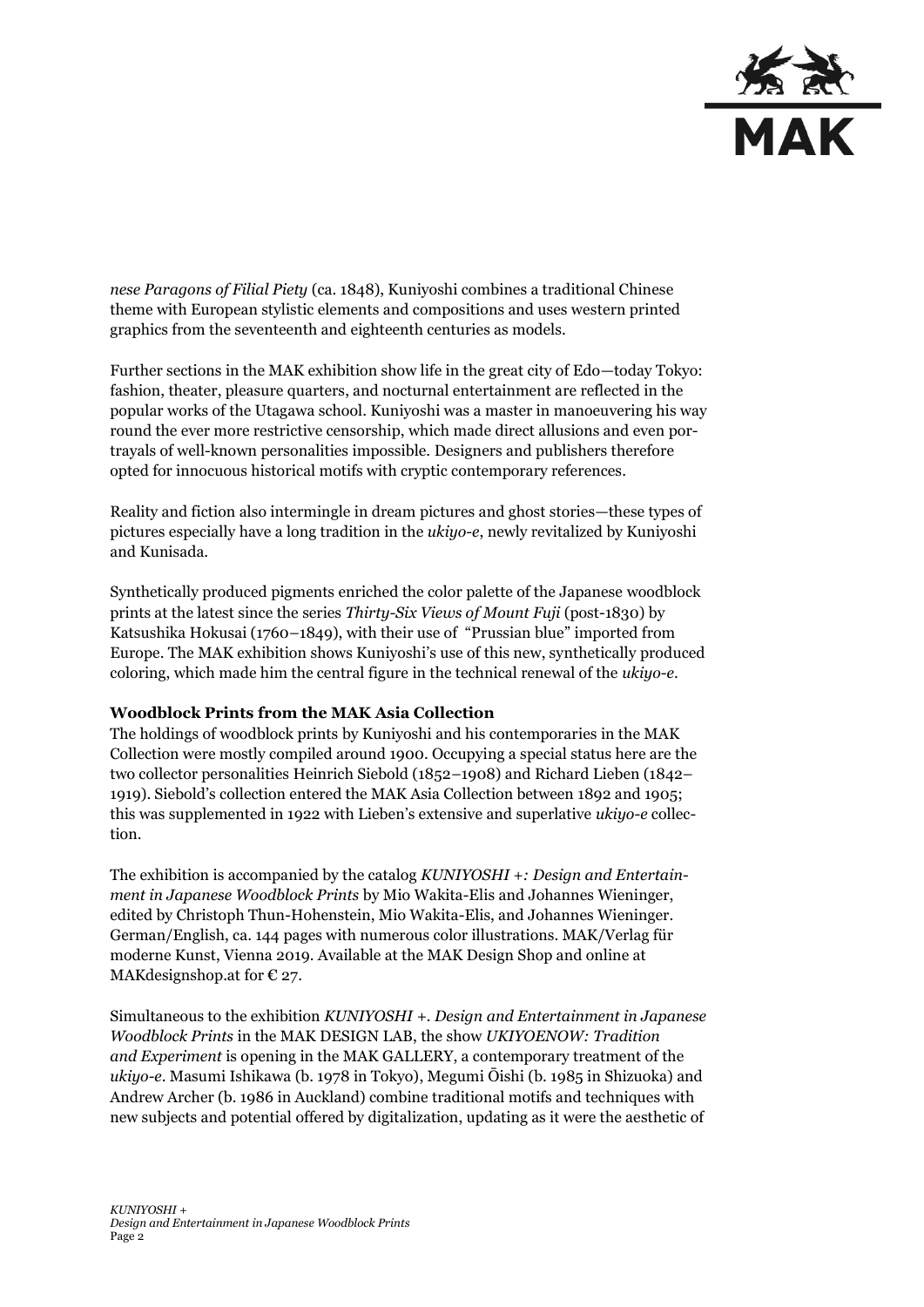

the *ukiyo-e*.

The main feature of MAK DAY on 26 October 2019 is the anniversary *150 Years of Austrian-Japanese Friendship* and will present numerous program items relating to the two newly opened MAK exhibitions. Program details at MAK.at

Press photos are available for download at MAK.at/en/press

Supported by